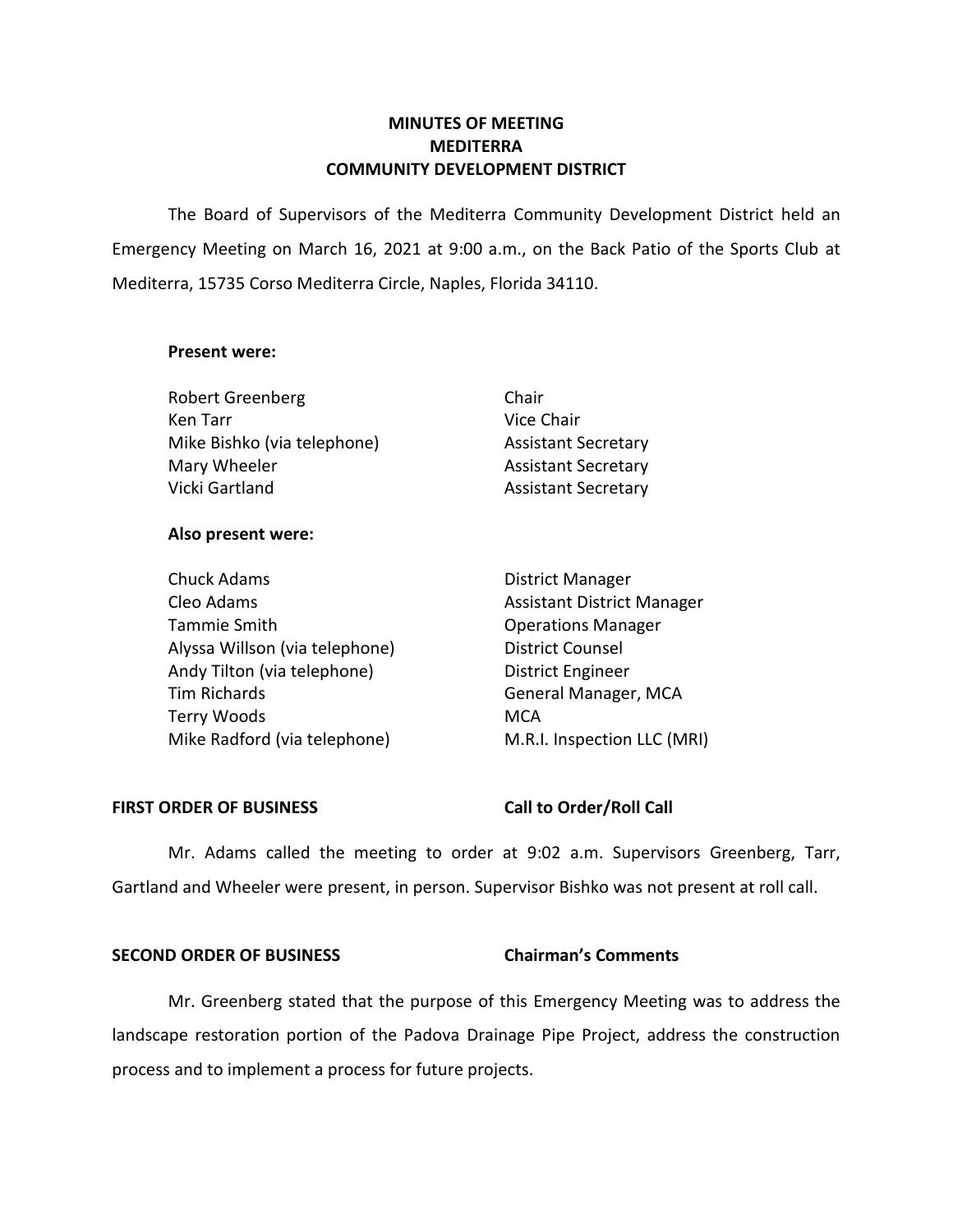Mr. Greenberg expressed concern about communication issues and asked Mr. Adams to convey to Ms. Gillyard and Staff that Mr. Bishko's resignation would not be in effect until April.

#### **Supervisor Bishko joined the meeting 9:07 a.m., via telephone.**

 Mr. Greenberg thanked Ms. Wheeler for her involvement in the Padova Drainage Pipe Project.

 **Mr. Greenberg opened public comments.** 

No members of the public spoke.

 **Mr. Greenberg closed public comments.** 

#### **THIRD ORDER OF BUSINESS** Discussion: Padova Drainage Pipe Project

 Mr. Greenberg stated that the contractor destroyed 300 lineal feet of sod and landscape during the project. He asked if Board Members wanted to delay landscaping.

 The Board Members each conveyed their opinions on whether to proceed now or delay the landscape project until the rainy season. Some were concerned about runoff if the project is delayed. Since many very large boulders were removed during the project, some Supervisors suggested delaying the landscape work in order for the area to settle and to ensure that the pipe does not have a "belly", as #57 stone was only used at the structure boxes.

 Mr. Greenberg felt that the CDD, not the MCA, should incur these costs, as the CDD's infrastructure caused the problem.

 Mr. Bradford, of MRI, recommended proceeding with the landscaping. He assured the Board that MRI would address any settlement issues and then re-install the sod. Mr. Tilton observed a slight dip in the line, but it was within Florida Department of Transportation (FDOT) standards. The connection of the flexible pipe installed was solid and he believed any settling would be minimal and there was no risk to the landscape, if the District proceeded with the project. He referred to the PowerPoint slide to support his reasoning.

 Mrs. Adams explained the changes to GulfScapes' scope of work, in which they reduced the amount of sod and increased some of the bedding plants. She stated that the irrigation cost estimates were inflated due to the short turnaround time and not being able to inspect the condition of the irrigation system. Discussion ensued regarding irrigation zones. It was noted

2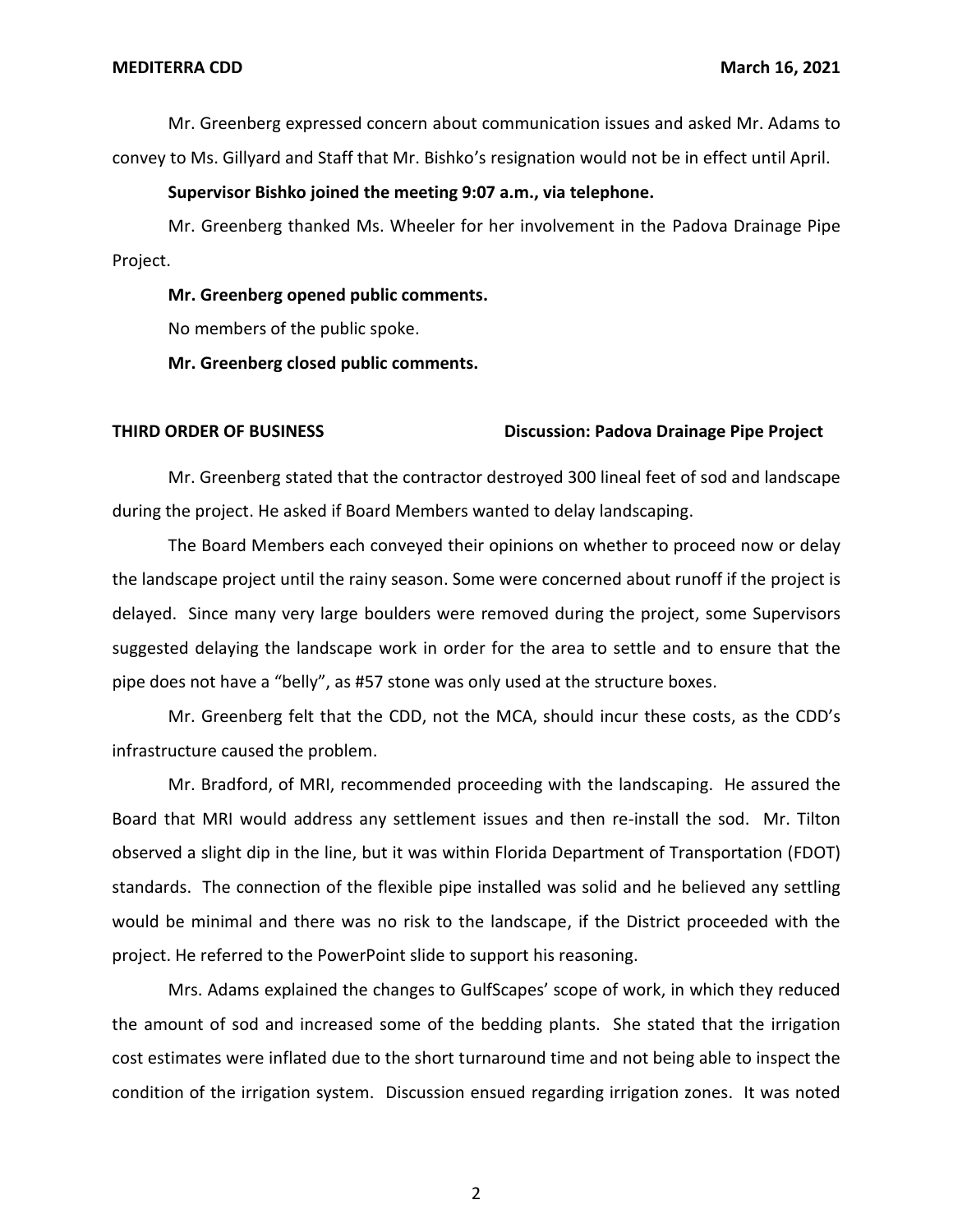that settling would be minimal, as the debris decomposes over several years, and areas identified as damaged would be replaced. For the record, it was noted that all damaged areas would be restored to include the adjacent homeowner's property. Staff was advised to bring this back to the Board if \$12,000 was not sufficient to cover the cost of the overall project because the number of plants increased.

 **On MOTION by Ms. Wheeler and seconded by Ms. Gartland, with all in favor, the amended GulfScapes proposal to re-sod and replant areas damaged during the Padova Drainage Pipe Project, in a not-to-exceed amount of \$12,000, subject to review by Mr. Woods, was approved.** 

 Mr. Greenberg asked the Board and Staff to comment on the Padova Drainage Pipe Project. He felt that they were inadequately prepared in managing the project and the Board was not informed promptly of issues. He stated that he did not want that repeated on future projects. Board Members voiced their concerns about not being informed when issues arose. Implementing a process in which the District Engineer must be on site to oversee projects was suggested. Ms. Gartland recommended hiring a third party to inspect the work in 12 weeks.

 **On MOTION by Ms. Wheeler and seconded by Mr. Tarr, with all in favor, revising the District's Rules of Procedure to include a Board Policy specifying the CDD Engineer to oversee, inspect and provide a report on the project, was that any construction-related projects of significance require engagement of approved.** 

 Mr. Greenberg commended Mr. Adams and Mrs. Adams on their experience; however, he was concerned that they are currently overtaxed, as several items recently fell through the cracks. Board Members conveyed issues regarding increased occurrences of handouts being distributed during meetings, due to lack of time, and that are then not included in the minutes. There were concerns about the meeting minutes being generalized and not containing longer, more detailed written accounts of the meeting discussions. There was concern about communication, such as when Administrative Staff sent incorrect notices.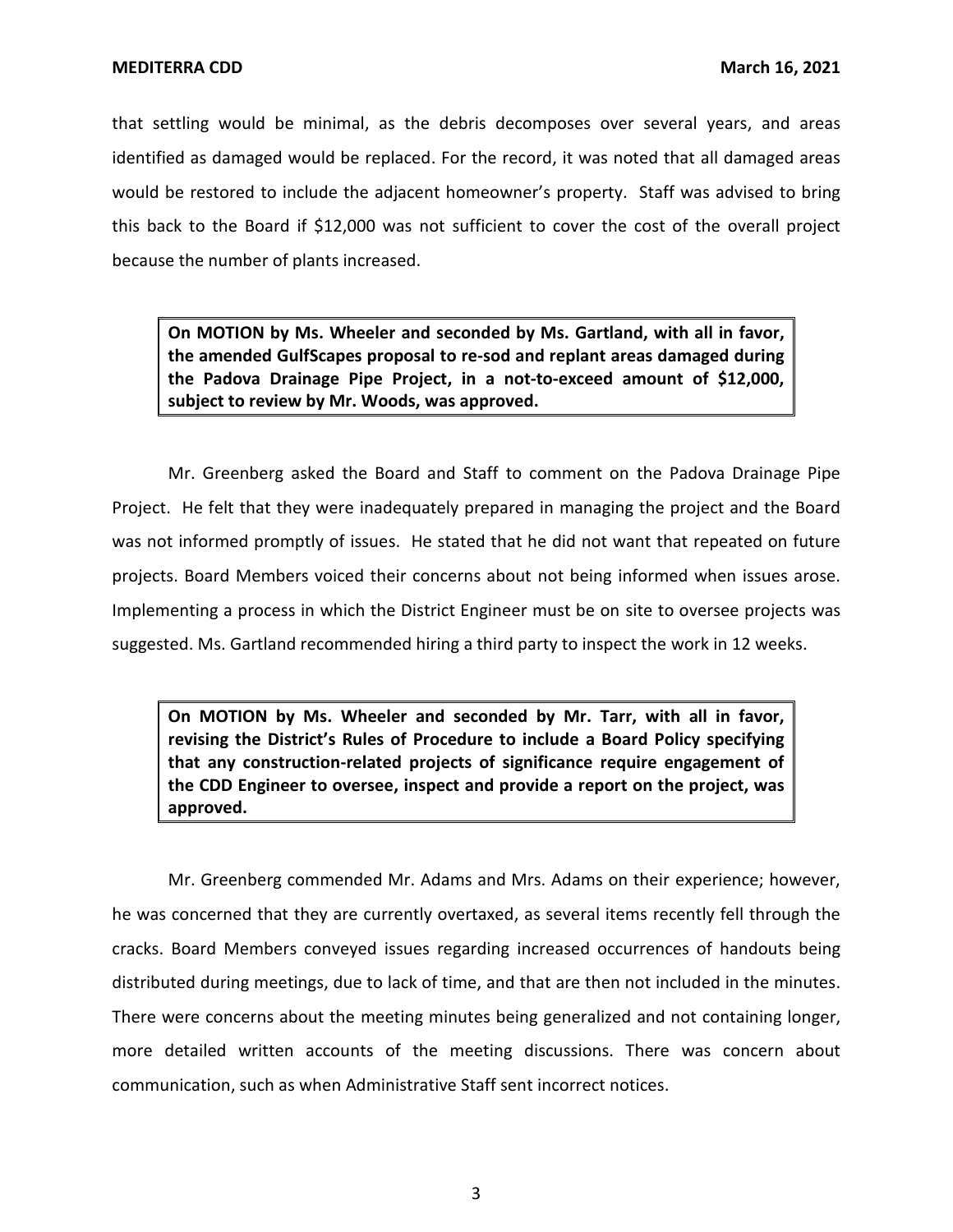#### **MEDITERRA CDD**

 As a result of the discussions regarding communication failures and issues with the Padova Project, the following actions would occur:

 $\triangleright$  WHA's Management contract would be emailed to the Board for review.

 Ms. Smith would take on some of Mrs. Adams' operational duties so Mrs. Adams' can assume the District Manager position.

 $\triangleright$  Implement a procedure for future, significant projects to include conducting preconstruction meetings between all parties prior to commencement of project.

 $\triangleright$  Mr. Tilton would research the permit to determine who performed the original work and certified the pipe.

 $\triangleright$  As this was an Emergency Meeting, the items presented today would be on the April agenda for ratification.

 $\triangleright$  Staff would locate a third-party contractor to test the flow of the new pipe before the rainy season.

 $\triangleright$  Mr. Adams would present a review of the Financial Impact Report on projects crossing over to the next fiscal year.

 The Board was advised of the need to build the target amount of unencumbered funds to \$150,000; assessments may increase significantly for the next fiscal year.

### **FOURTH ORDER OF BUSINESS**

# **3:00 P.M. NEXT MEETING DATE: April 21, 2021 at**

 Supervisors Gartland, Wheeler, Greenberg and Tarr confirmed their attendance at the April 21, 2021 meeting.

### **FIFTH ORDER OF BUSINESS Supervisors' Requests**

There being no Supervisors' requests, the next item followed.

#### **Mr. Greenberg opened public comments.**

No members of the public spoke.

### **Mr. Greenberg closed public comments.**

4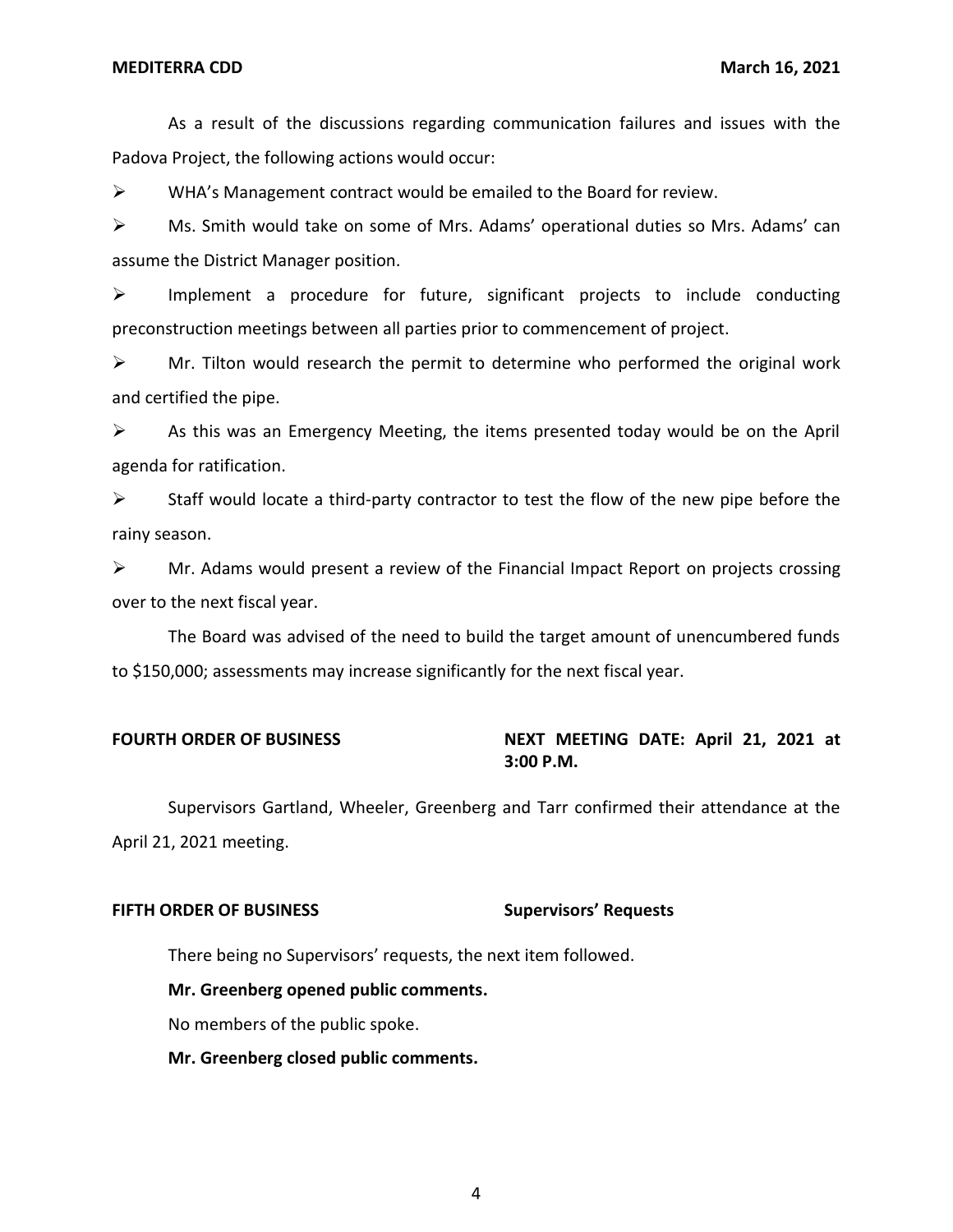# **SIXTH ORDER OF BUSINESS** Adjournment

There being nothing further to discuss, the meeting adjourned.

 **On MOTION by Mr. Tarr and seconded by Ms. Wheeler, with all in favor, the meeting adjourned at 10:04 a.m.** 

### [SIGNATURES APPEAR ON THE FOLLOWING PAGE]